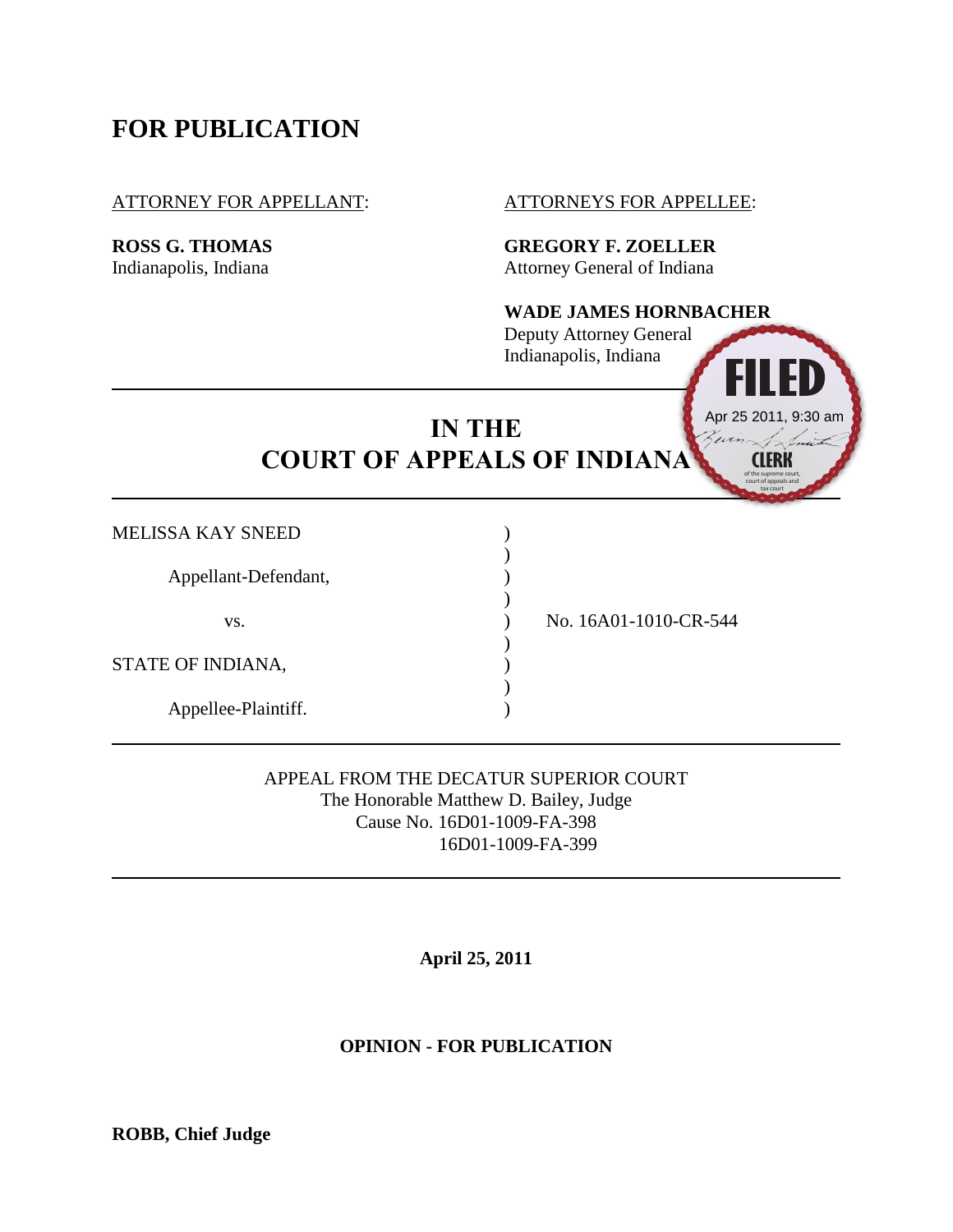#### Case Summary and Issue

The State charged Melissa Sneed with two counts of dealing in methamphetamine as Class A felonies. The trial court set bail at \$25,000 cash only and thereafter denied Sneed's motion to reduce bail. Sneed appeals the denial of her motion to reduce bail, raising a single issue which we restate as whether the trial court abused its discretion by imposing excessive bail and denying Sneed's motion to reduce bail. Concluding Sneed's bail is not excessive, but the trial court abused its discretion by requiring cash only bail and denying Sneed's request for the option of a surety bond, we affirm in part, reverse in part, and remand.

#### Facts and Procedural History

On September 22, 2010, the State charged Sneed in two separate causes. The information in cause 398 alleged Sneed delivered methamphetamine at her residence which was within 1,000 feet of a school, a Class A felony. The information in cause 399 alleged Sneed arranged the delivery of methamphetamine within 1,000 feet of a public park, a Class A felony.

On September 27, 2010, the trial court held an initial hearing at which it advised Sneed of the charges against her, appointed defense counsel, and set bail at \$12,500, cash only, in each cause. Sneed stated her date of birth, indicating she was forty-three years old, and stated she had no income aside from child support and no assets.

Sneed filed a motion to reduce bail, in which she stated she "is without funds with which to purchase a bond for her release and the amount of the bond now set is excessive and has the effect of punishing [Sneed] in advance of trial." Appellant's Appendix at 18. The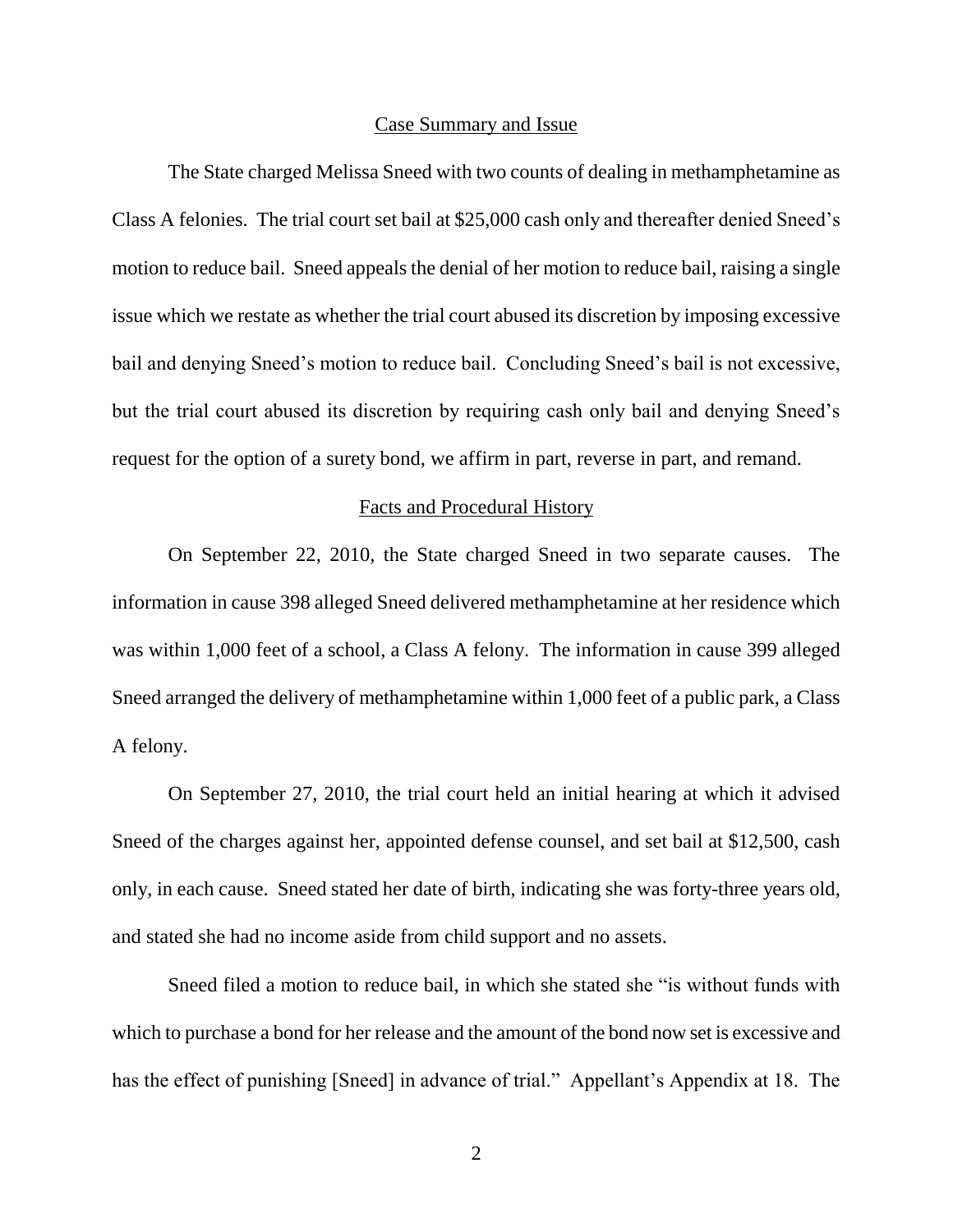trial court held a hearing on Sneed's motion. Sneed testified she has lived in Decatur County for the past three years and before that lived in Wayne County, Indiana for eighteen years. Her three teenage daughters live with her, and all her remaining family and close relatives reside in Indiana. Sneed testified she was not employed at the time of her arrest because she was physically disabled, had applied for Social Security disability benefits, and her claim was pending a scheduled hearing. Sneed has two prior misdemeanor convictions – operating while intoxicated in 1994 and neglect of a dependent in 2005, the latter for driving under the influence of prescription medication while her daughter was in the car. She testified that in both cases she successfully completed probation and never failed to attend a court hearing. Sneed further testified she has never been charged with a violent crime or with using a false identity and has never owned a handgun. She requested that the trial court reduce her bail to a ten percent cash bond or allow a surety bond to be posted. The State did not present any evidence in opposition but asked the trial court to consider the gravity of the charges and the potential penalties.

At the conclusion of the hearing, and without articulating its reasoning, the trial court issued its verbal ruling denying Sneed's motion to reduce bail. Sneed now appeals.<sup>1</sup>

## Discussion and Decision

#### I. Standard of Review

"The amount of bail is within the sound discretion of the trial court and will be

 $\overline{a}$ 

 $1$  Our supreme court has stated that the denial of a motion to reduce bail is a final judgment appealable as of right. State ex rel. Peak v. Marion Criminal Court, Div. One, 246 Ind. 118, 121, 203 N.E.2d 301, 302 (1965).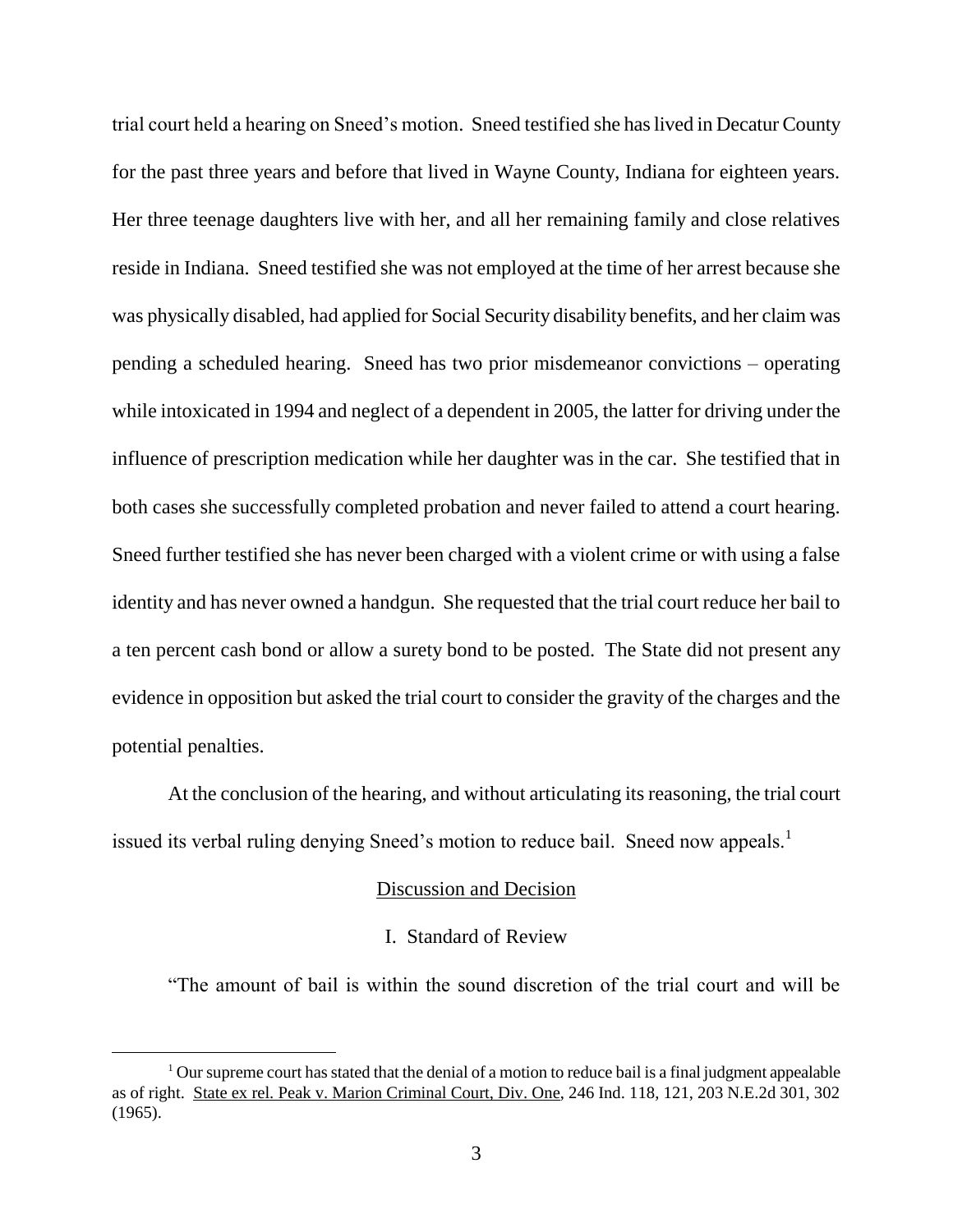reversed only for an abuse of discretion." Perry v. State, 541 N.E.2d 913, 919 (Ind. 1989). We therefore review for an abuse of discretion the trial court's denial of a defendant's motion to reduce bail. Wertz v. State, 771 N.E.2d 677, 680 (Ind. Ct. App. 2002). An abuse of discretion occurs when the trial court's decision is clearly against the logic and effect of the facts and circumstances before it. Myers v. State, 718 N.E.2d 783, 789 (Ind. Ct. App. 1999).

### II. Denial of Bail Reduction

Sneed argues the trial court abused its discretion when it set bail at \$25,000 and denied her motion to reduce bail. The Indiana Constitution prohibits excessive bail. Ind. Const. art. 1, § 16. Our supreme court has stated that bail is excessive if set at an amount higher than reasonably calculated to ensure the accused party's presence in court. Hobbs v. Lindsey, 240 Ind. 74, 79, 162 N.E.2d 85, 88 (1959); cf. Ind. Code § 35-33-8-4(b) ("Bail may not be set higher than that amount reasonably required to assure the defendant's appearance in court or to assure the physical safety of another person or the community if the court finds by clear and convincing evidence that the defendant poses a risk to the physical safety of another person or the community."). In setting an amount of bail, the trial court is required to

take into account all facts relevant to the risk of nonappearance, including: (1) the length and character of the defendant's residence in the community; (2) the defendant's employment status and history and his ability to give bail; (3) the defendant's family ties and relationships; (4) the defendant's character, reputation, habits, and mental condition; (5) the defendant's criminal or juvenile record, insofar as it demonstrates instability and a disdain for the court's authority to bring him to trial; (6) the defendant's previous record in not responding to court appearances when required or with respect to flight to avoid criminal prosecution; (7) the nature and gravity of the offense and the potential penalty faced, insofar as these factors are relevant to the risk of nonappearance; (8) the source of funds or property to be used to post bail or to pay a premium,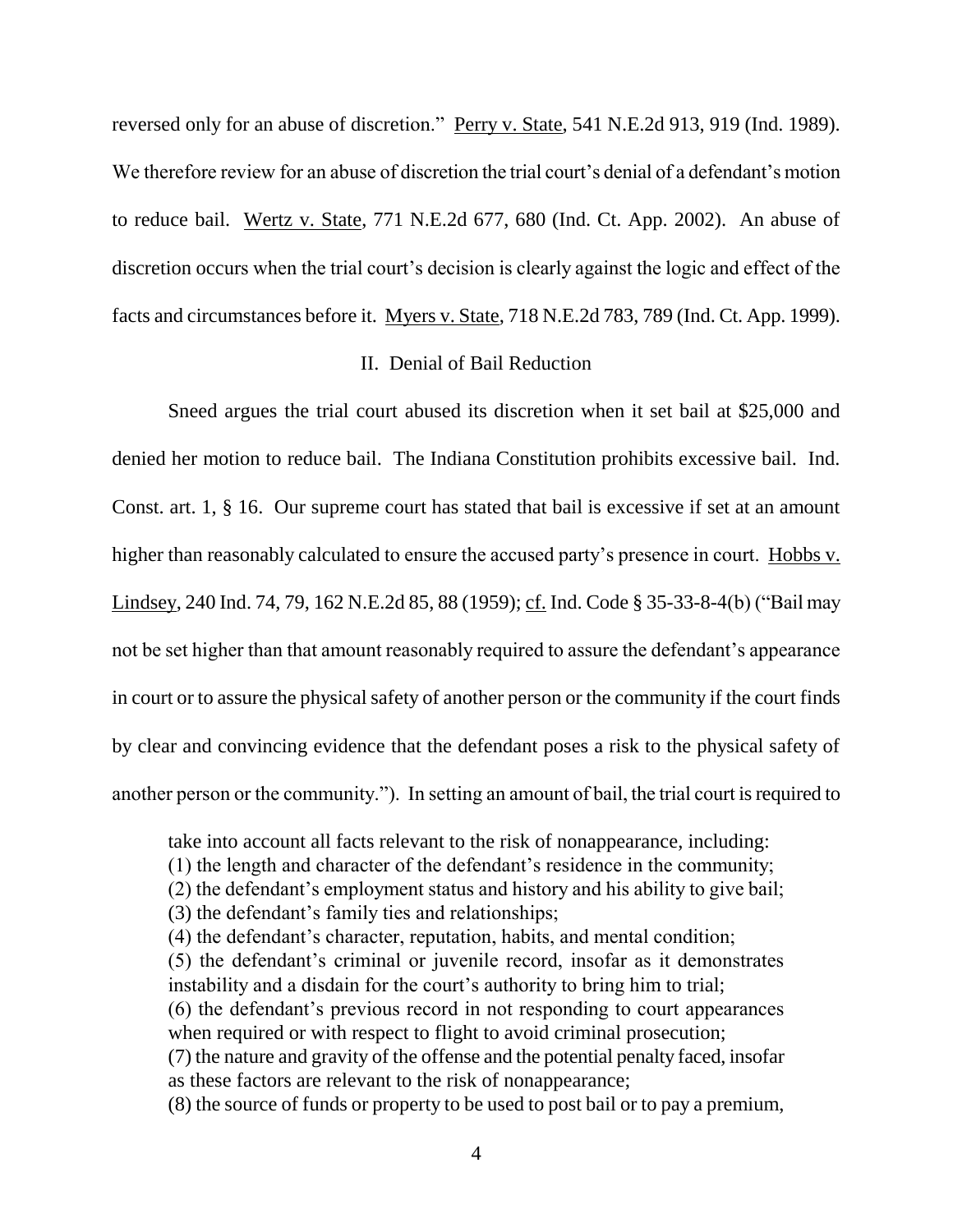insofar as it affects the risk of nonappearance; and (9) any other factors, including any evidence of instability and a disdain for authority, which might indicate that the defendant might not recognize and adhere to the authority of the court to bring him to trial.

Ind. Code § 35-33-8-4(b).

Initially we address the distinction drawn by the State between a defendant's challenge to the trial court's initial setting of bail and a challenge to the trial court's denial of a motion to reduce bail. Motions to reduce bail are provided for by Indiana Code section 35-33-8-5(c), which states: "When the defendant presents additional evidence of substantial mitigating factors, based on the factors set forth in [Indiana Code section 35-33-8-4(b)], which reasonably suggests that the defendant recognizes the court's authority to bring the defendant to trial, the court may reduce bail." As the State points out, the statute implicitly places the burden on the defendant to establish that the trial court's setting of bail was excessive. However, the statute does not by its terms require a showing of changed circumstances in order for the trial court to reduce bail; rather, it refers to the same statutory factors relevant to the initial setting of bail. While there is a conceptual and legal distinction between review of the trial court's decision in initially setting bail and review of its discretion in declining to reduce bail, the two inquiries substantively overlap.

Applying the statutory factors, we acknowledge that several arguably favor Sneed's request to reduce her bail. As for her residence in the community, she has lived in Decatur County for three years and in Indiana for the past twenty-one. As for family ties and relationships, she lives with her three daughters and all her other family members reside in Indiana. These factors suggest she has ties to Decatur County and to Indiana sufficient to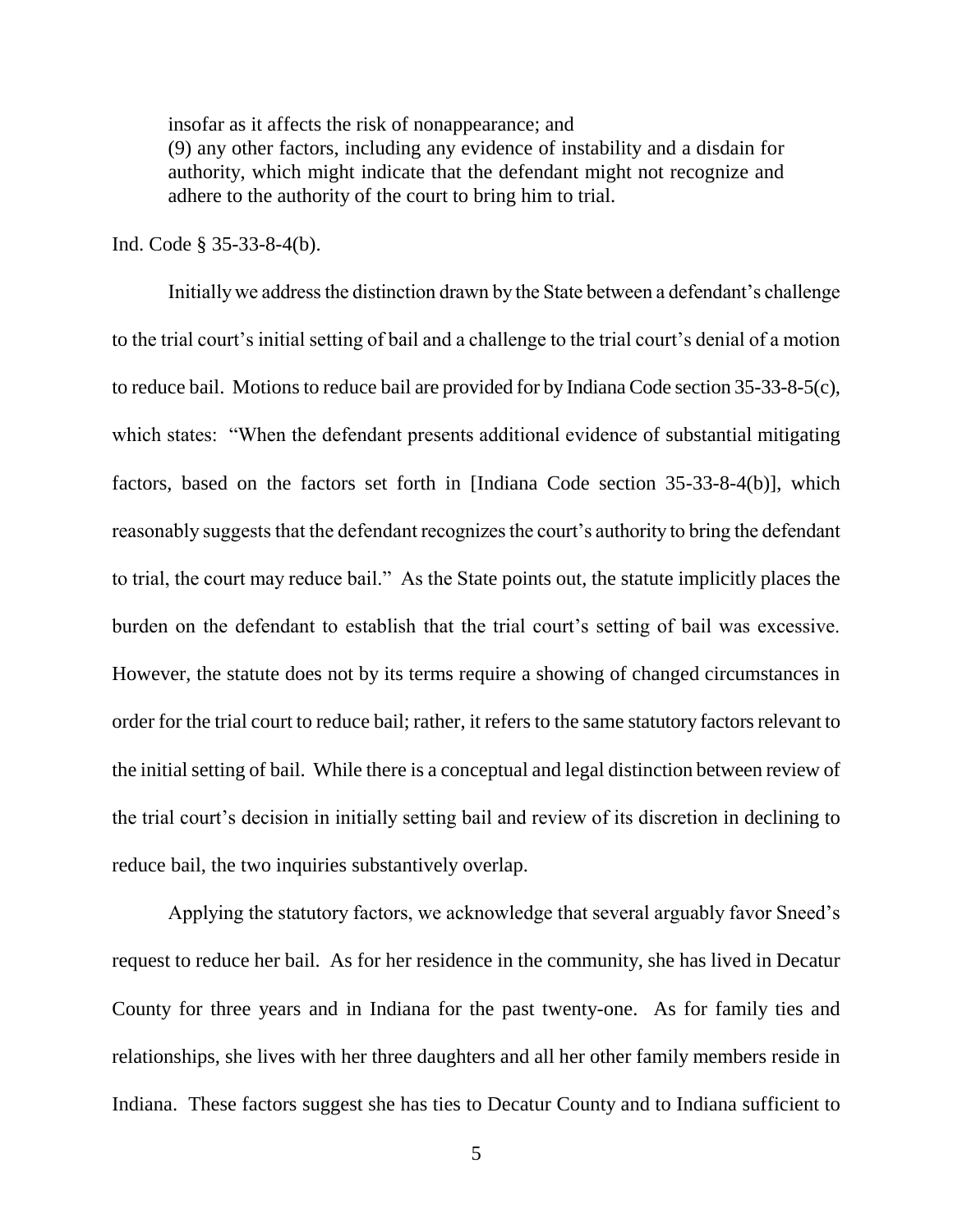reduce her risk of flight to avoid trial. Additionally, while Sneed has a criminal record, the nature of her prior offenses does not indicate instability or disdain for legal authority. She attended all court hearings and successfully completed probation in both cases, demonstrating her willingness to adhere to the authority of the court. While her unemployment somewhat weighs against her ties to the community, she explained it is due to her physical disability for which she has yet to receive Social Security benefits, and her resulting financial position tends to lessen the need for a high cash bail. In short, factors 1, 2, 3, 5, and 6 either favor Sneed's request to reduce bail or at worst leave a neutral impression.

However, factor 7 directs us to consider the gravity of the charges and the potential penalties Sneed faces. Prior to the enactment of Indiana Code section 35-33-8-4, our supreme court stated, "[a]part from the fact of the accused's financial position, the primary fact to be considered in determining an amount [of bail] which would assure the accused's presence in court is the possible penalty which might be imposed by reason of the offense charged." Hobbs, 240 Ind. at 79, 162 N.E.2d at 88 (emphasis added).

Sneed is charged with two Class A felonies, and her total bail of \$25,000 is low in comparison with cases where defendants facing similarly severe charges have challenged their bail as excessive. See Samm v. State, 893 N.E.2d 761, 768 (Ind. Ct. App. 2008) (holding that if case were not moot, it would be remanded for reconsideration of \$100,000 bond in prosecution for five counts of dealing cocaine, one as a Class A felony); Wertz, 771 N.E.2d at 680-82 (affirming bail of \$1,000,000 for defendant charged with one count of Class A felony dealing in cocaine, when trial court found defendant posed a risk to safety of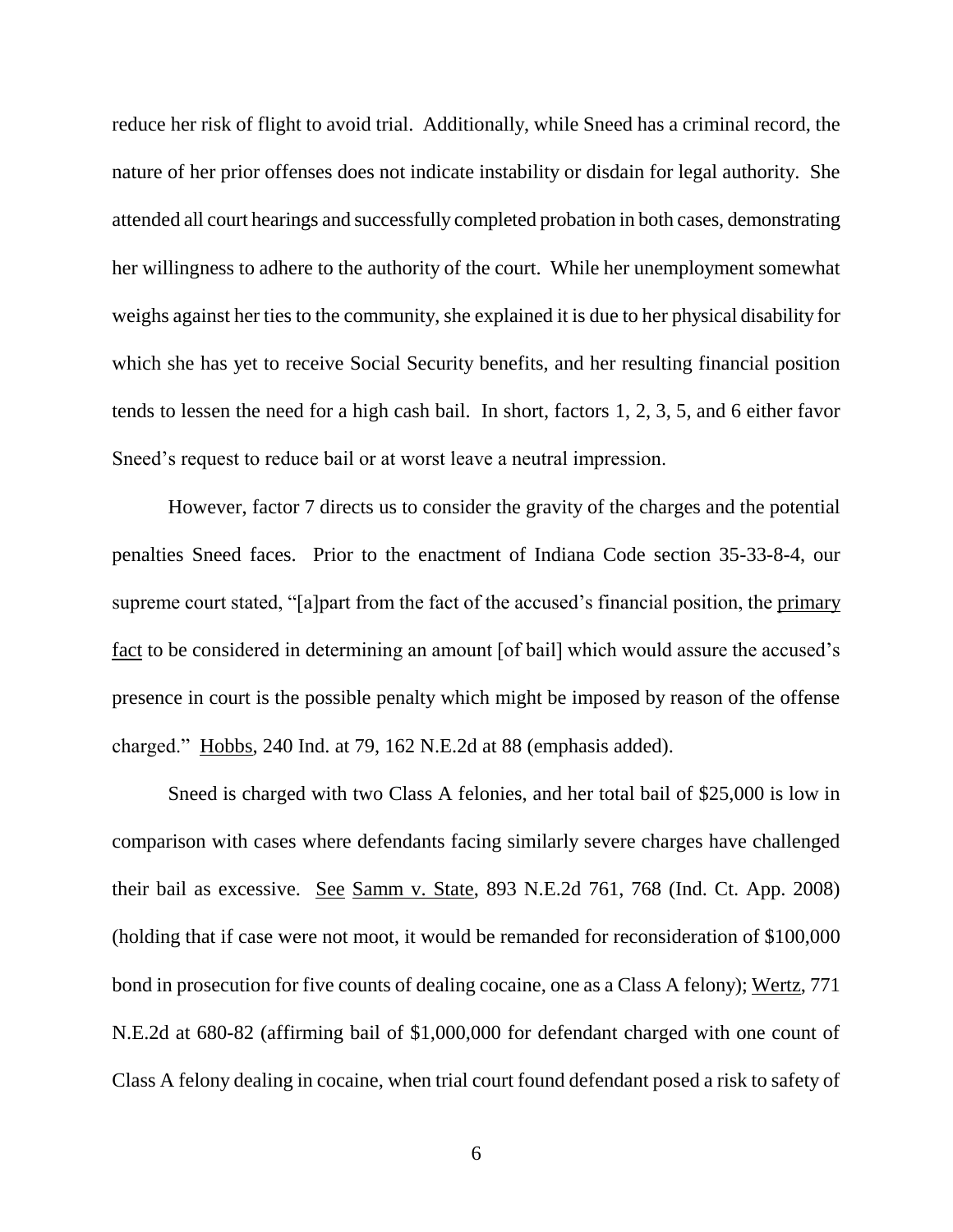others and defendant had a history of failing to appear in court); Custard v. State, 629 N.E.2d 1289, 1292 (Ind. Ct. App. 1994) (affirming bail of \$275,000 for defendant charged with one count of Class A felony dealing in cocaine); cf. Mott v. State, 490 N.E.2d 1125, 1129 (Ind. Ct. App. 1986) (affirming bail of \$40,000 for defendant charged with Class A felony rape and Class B felony unlawful deviate conduct); Sherelis v. State, 452 N.E.2d 411, 414 (Ind. Ct. App. 1983) (holding \$1,000,000 bail was excessive; defendant was charged with five counts of delivery of a controlled substance, including four as Class A felonies, but had strong community ties and reputation and no criminal history). The fact Sneed, if convicted, faces a sentencing range of twenty to fifty years on each Class A felony count<sup>2</sup> tends to increase the risk she will fail to appear for trial and thereby cuts substantially against her argument that the trial court abused its discretion by not reducing the \$25,000 bail. See Ind. Code § 35-33-8-4(b)(7).

Sneed argues the trial court abused its discretion by summarily denying her request to reduce bail without giving explicit consideration, on the record, to the relevant statutory factors and evidence presented thereon. Sneed relies on Samm, 893 N.E.2d 761, and as the State points out, Reeves v. State, 923 N.E.2d 418 (Ind. Ct. App. 2010), also arguably supports Sneed's argument. However, both cases turn on facts that are distinguishable. In Samm the trial court stated, in response to the defendant's argument and evidence concerning several of the statutory factors, that it was relying primarily on the number of charges the defendant was facing to deny his motion to reduce bond. 893 N.E.2d at 767-68. We

 $2^{2}$  See Ind. Code § 35-50-2-4.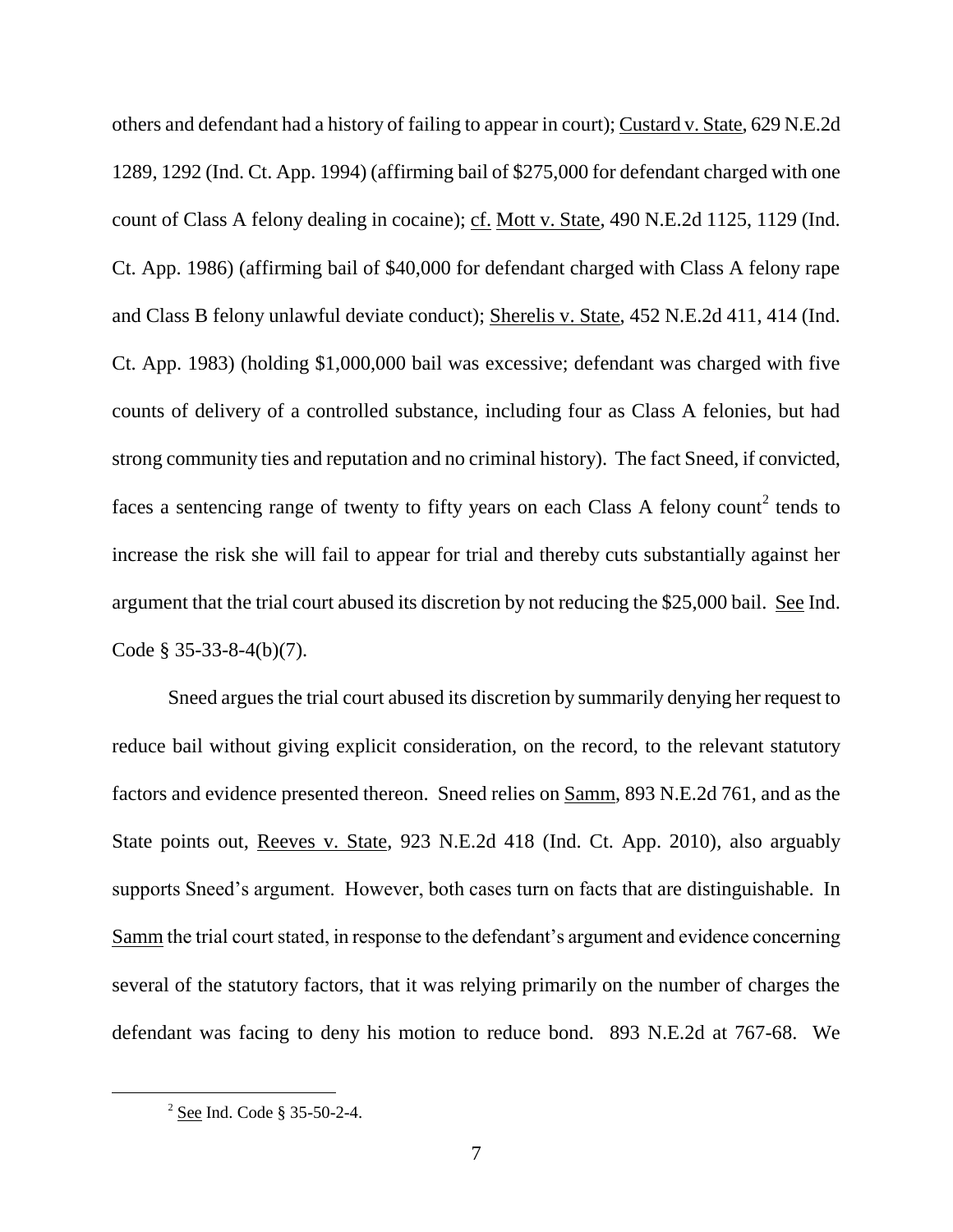concluded that "by failing to acknowledge uncontroverted evidence on several of the factors listed in Indiana Code section 35-33-8-4, the trial court abused its discretion." Id. at 768. In Reeves, the trial court incorrectly stated that the defendant did not present evidence on the factors set forth in Indiana Code section 35-33-8-4, when in fact the defendant did present such evidence. 923 N.E.2d at 420-21. We observed that the trial court's failure to acknowledge the defendant's evidence, and its lack of an articulated rationale for setting bail at the apparently excessive amount of \$1,500,000, were "especially burdensome to this court's ability to review the trial court's judgment," and we accordingly remanded for reconsideration of the bail amount based upon the statutory factors. Id. at 421-22.

Here, in contrast, the trial court made no statement on the record of its reasons for denying Sneed's request to reduce bail, and Sneed's bail of \$25,000 was set considerably lower than in Samm (\$100,000) or Reeves (\$1,500,000). Given the presumption that the trial court knows and follows the applicable law, Donaldson v. State, 904 N.E.2d 294, 300 (Ind. Ct. App. 2009), we hesitate to infer from a silent record that the trial court failed to consider the relevant evidence and statutory factors. Indiana Code sections 35-33-8-4 and 35-33-8-5 require the trial court to consider the relevant factors but do not by their terms require the trial court to explain its reasoning for setting or failing to reduce bail. Moreover, a statement of the trial court's reasons for not reducing bail has less importance in cases, such as here, where the bail initially set is not prima facie excessive. We find support for this proposition in Hobbs, where our supreme court stated that once the accused made a prima facie case that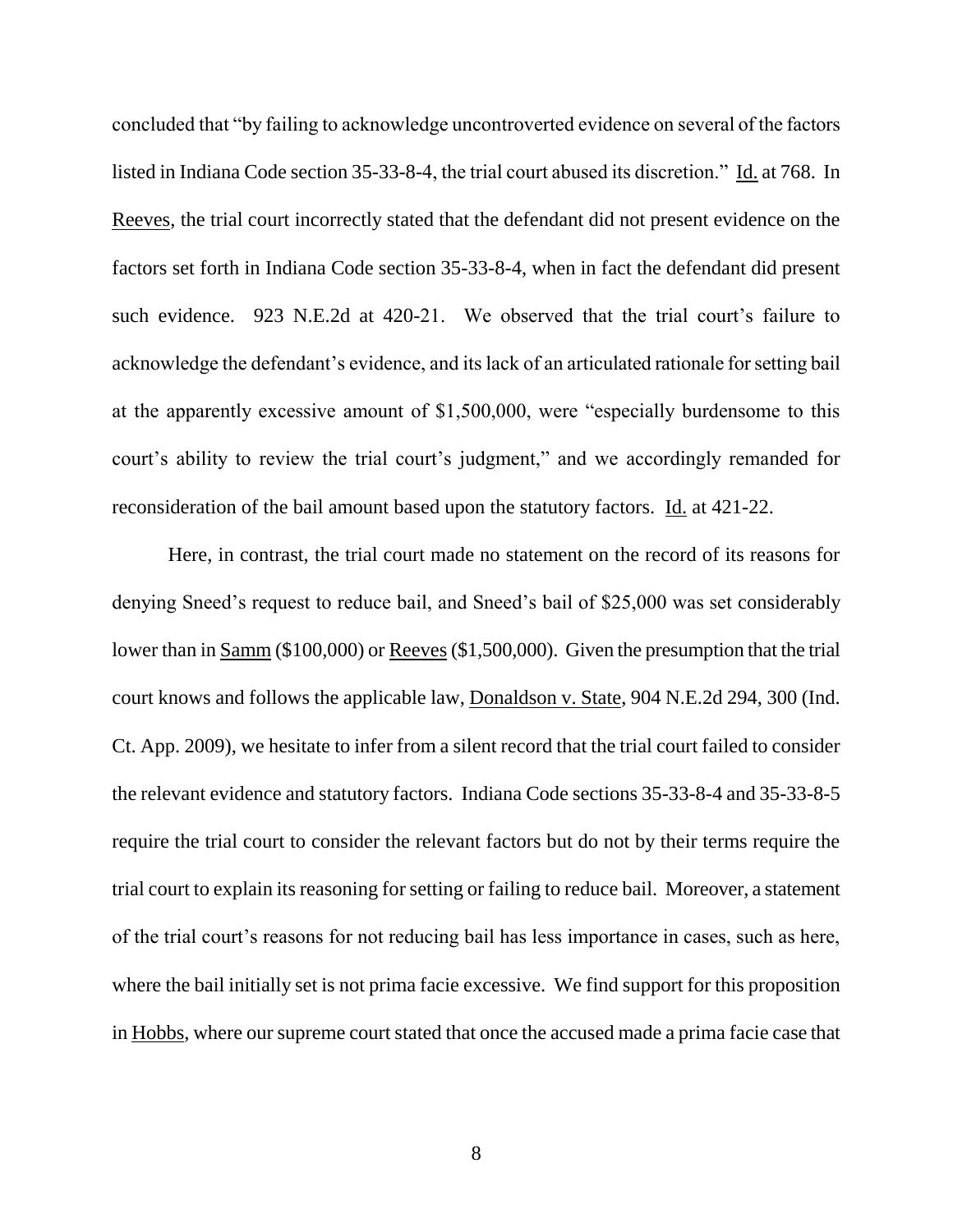bail as fixed by the trial court was excessive, $3$  the burden then shifted to the State to establish facts "show[ing] the necessity or justification for the unusual amount of bail required." 240 Ind. at 81, 162 N.E.2d at 89.

Sneed's \$25,000 bail is not unusual or prima facie excessive, and the severity of the charges against her sufficiently counterbalances her ties in the community and history of appearing in court, such that the trial court did not abuse its discretion in failing to reduce the amount of her bail. We need not say whether the amount of Sneed's bail is completely appropriate, for the trial court abuses its discretion only if the amount is clearly excessive, and on this issue Sneed has shown no abuse of discretion. See Perry, 541 N.E.2d at 919 (holding trial court did not abuse its discretion in denying motion to reduce \$62,000 bail when defendant was charged with three counts of Class B felony dealing in cocaine and alleged to be habitual offender, despite defendant's claim he had ties in the community and never had failed to appear in court).

In addition to a reduction in the amount of bail, Sneed also requested that the trial court allow her to post a surety bond rather than requiring her to deposit the entire amount in cash. By statute, a trial court has several options regarding the manner of executing bail; it may require the defendant to: execute a bail bond with sufficient solvent sureties; deposit cash or securities in an amount equal to the bail; deposit cash or securities in an amount not less than ten percent of the bail, as a court-sponsored bond; execute a bond secured by real estate in the county, with requirements for the tax value of the real estate; post a real estate

 $3 \text{ In } \underline{\text{Hobbs}}$  the trial court set bail at \$171,400 for twenty-one separate indictments for embezzlement.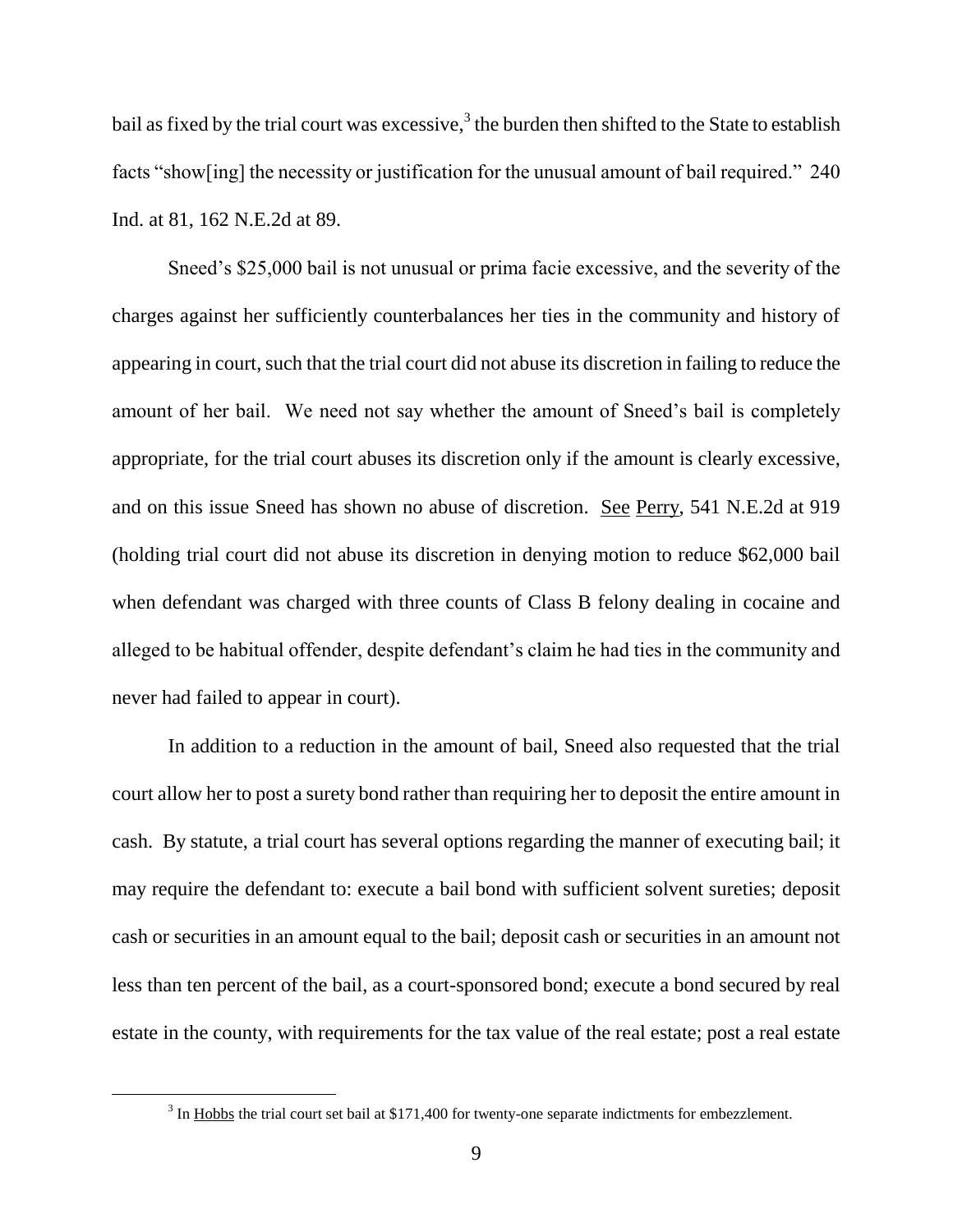bond; or perform any combination of the above requirements. Ind. Code § 35-33-8-3.2(a). This statute, like the statute governing the amount of bail, "also places the manner of executing the bail within the discretion of the trial judge." Mott, 490 N.E.2d at 1129 (interpreting similarly-worded predecessor statute, former Indiana Code section 35-33-8-3). In reviewing the trial court's exercise of discretion, we look to the same factors as are relevant to setting the amount of bail. Id.

The record shows Sneed was without the funds to post the entire \$25,000 in cash. Thus it is only proper to consider the type of bail set by the trial court. In effect, by denying Sneed the option of a surety bond provided by a bail bondsman, $<sup>4</sup>$  the trial court condemned</sup> her to jail pending trial without explicitly ordering her to be held or articulating any reason for doing so. While the severity of the charges supported a bond set at \$25,000, the absence of any other factors suggesting Sneed was a flight risk leads us to conclude the trial court should have granted Sneed's request for the option of a surety bond. Cf. Mott, 490 N.E.2d at 1129 (concluding based on statutory factors that trial court did not abuse its discretion by requiring a surety bond rather than ten percent cash bond).

We recognize and reaffirm that "the inability to procure the amount necessary to make bond does not in and of itself render the amount unreasonable." Id. at 1128. Nonetheless, we conclude under the facts and circumstances of this case that the trial court abused its

<sup>4</sup> A bail bondsman will, in return for a non-refundable fee paid by the defendant, put up his own money with the trial court in the form of a surety, pledging to cover the defendant's bail. Because the bondsman is risking the entire amount if the defendant fails to appear for trial, the bondsman has a powerful incentive to return the defendant to court to face charges. On the other hand, when the defendant is able to deposit the entire amount of the cash bail without the help of a bondsman, it is not very likely anyone will pursue the defendant if he or she decides to skip town prior to trial.